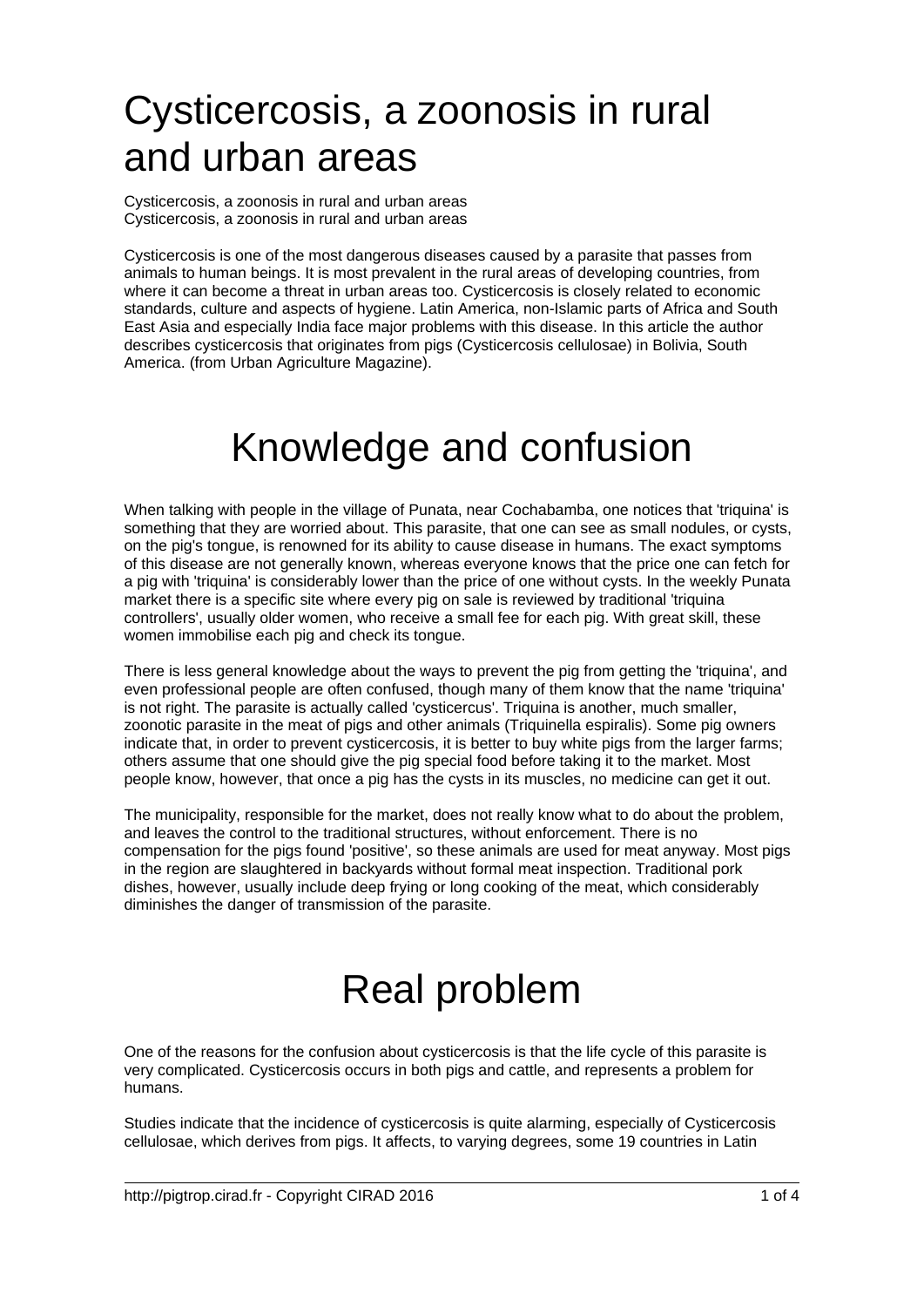America and is of real significance in 15 of them. In some regions, between 15 and 60 % of the pigs kept in traditional systems have antibodies against the parasite, indicating that they have been in contact with it during their lifetime. Other studies have indicated that around 30% of the pigs have cysticercus nodules on their tongues. In Bolivia between 1.4 and 2% of the people in rural areas have the Taenia solium parasite in their intestines; the WHO considers it a serious problem when the level of people infected with Taenia solium is above 1%.

### Life cycle of cysticercosis

The parasite's primary host is the human being. In humans it is found as a white tapeworm, up to several metres in length, built up of small segments, called proglottides. The person generally is not aware of the tapeworm, other than small white spots (the proglottides that have been released) in the excrement. The proglottides are full of eggs, that can infect the animal. The tapeworm that can infect pigs is called Taenia solium; the one that can infect cattle is considerably longer - up to 12 metres - and is called Taenia saginata.

When human excrement is consumed by pigs, the cysts of the intermediate parasite, called Cysticercus cellulosae, are formed in the meat and other parts of the pig. These cysts are transparent/white, between 0.5 and 1 cm. in diameter. Only in the case of intensive infection the cysts are found in the tongue. The cysts generally do not result in any other visual abnormalities in the living animal. Again, when people eat meat containing the cysts, which is uncooked, or undercooked, and get infected, the Taenia solium tapeworm develops in their intestines. This general life cycle of the tapeworm is similar in bovines, but it is far more dangerous in pigs because a parallel cycle occurs.

Where human excrement containing the eggs of Taenia solium infects waste water, which is then used to grow vegetables and other products for human consumption, the situation becomes very dangerous. If a person drinks this water or consumes raw vegetables (e.g. lettuce) or fruits that are not peeled (e.g. strawberries), he or she can ingest the Taenia solium eggs. In this case the cycle that normally takes place in the pig, now starts in the human body. The cysts are formed in different parts of the body, in some cases in the eye or the brain. In this latter case the disease is called neurocysticercosis, and symptoms are severe, similar to those of a brain tumour or epilepsy. In Bolivia many cases diagnosed as epilepsy are, in fact, neurocysticercosis. There is no cure for this once the cysts have been formed, and the impact on the patient and the family is enormous.

#### Urban and rural setting

The problem of cyst infection from pig meat is closely related to the way the pigs are kept. It does not occur in intensive pig-keeping, where the animals are raised in an enclosed space. The problem arises when the pigs are raised in small-scale extensive systems, where contact between humans and animals is far more intense. Free roaming pigs, in combination with absence or non-use of latrines, are the major conditions under which humans become infected with the tapeworm. These conditions occur most frequently in the marginal rural and urban areas. The infected pigs live in, or can be transported from, the rural areas to the urban areas. People with a tapeworm in their body move back and forth from rural to urban areas and can infest the waste waters there. The possibility of consuming water, or products contaminated with infected human excrement, is far higher in urban than in rural areas. Hence, the control of these parasites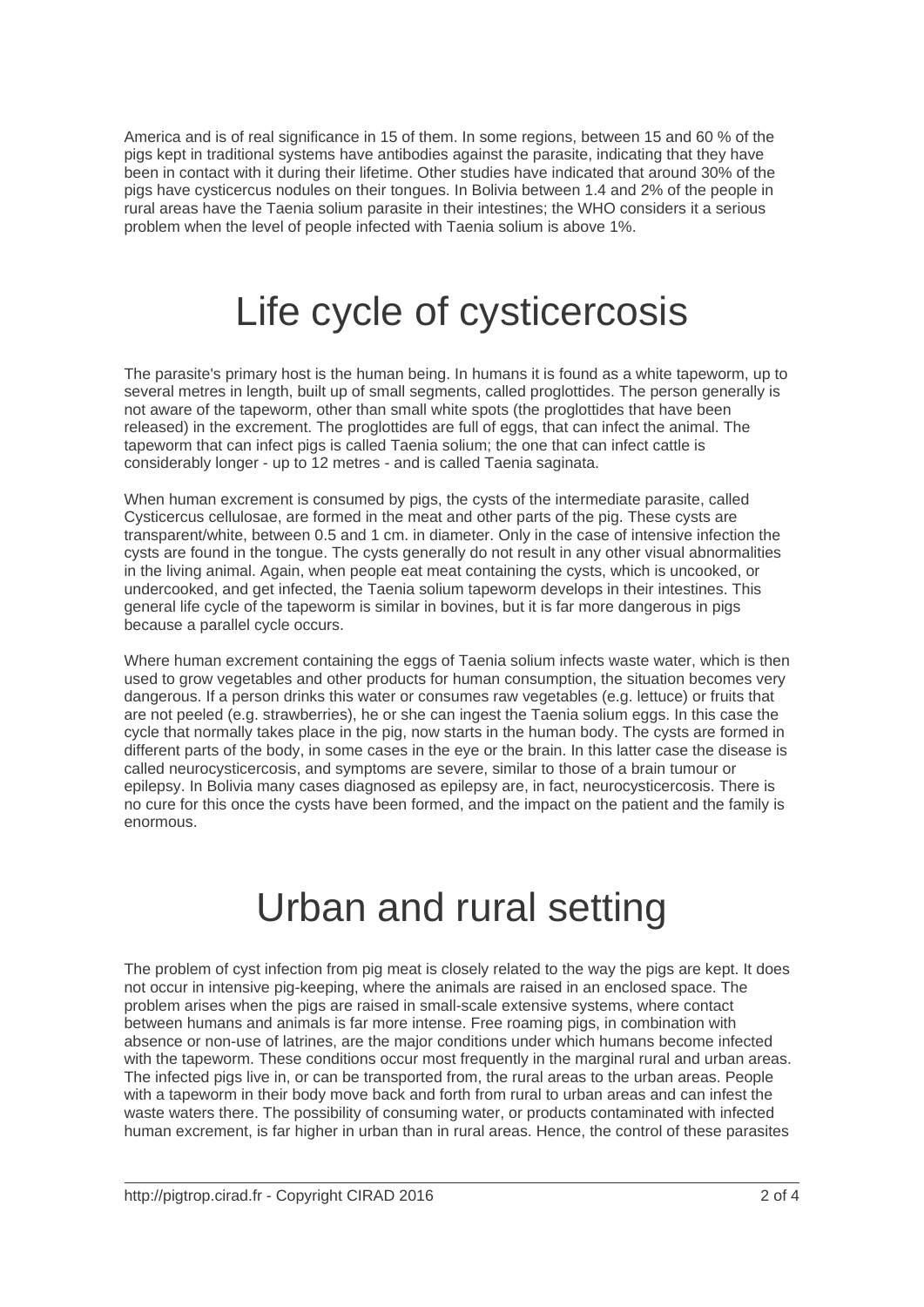requires activities in both the urban and rural settings.

## Control methods

The control of this parasite is extremely difficult. In the case of pigs it involves for example personal hygiene, waste waters, latrines, meat control, cooking traditions and the way the pigs are kept. Cysticercosis is related to a few of the most burning problems in the world today: poverty in the marginal rural regions, and migration from rural to urban areas. Simply suggesting that the pigs should be locked up does not provide the answer. Although the life cycle of the parasite can be successfully broken by eliminating the contact between human excrements and pigs, this is not that easily achieved. Extensive pig keeping has been part of rural people's survival strategy for ages, and will continue to remain so.

An interdisciplinary approach is necessary, which involves farmers, representatives from the medical field and the veterinarian/zootechnical field, as well as people from both rural and urban municipalities.

The control methods mentioned most frequently in literature are listed here.

In people: Emphasis is placed on education and general awareness about the zoonosis: the ways to prevent excrement from being deposited in places where pigs can gain access to it; to use latrines and general hygiene measures, especially related to washing hands; to cook or fry all pig meat before consumption; to use an anthelmintic treatment whenever white spots are noticed on excrement. Treatment with iodine, or another disinfectant, of raw vegetables and fruits that cannot be peeled, whenever there is doubt about the origin of the food.

For pig keepers: Education and general awareness on the role of pigs in maintaining the life cycle of the parasite; to keep pigs in a separate place; not to use pigs as cleaners of human dirt.

For municipalities: The traditional control methods in the markets are not enough, they should be complemented and enforced; introduce strict measures related to meat control, especially in backyard slaughtering. Control of the use of waste water.

### The way ahead

The problem is considerable and the questions arise: who is responsible and who controls? An increased general awareness in both urban and rural settings about the problem may well be one of the keys to this issue, as well as measures from the municipalities. NGOs, school teachers and extension workers should all be well aware of the problem and methods of prevention. Radio programmes can involve women, one of the most important groups where awareness needs to be improved.

An interdisciplinary approach is needed, that includes the efforts of the medical and veterinary scientists, as well as municipalities and farmers' organisations. Government commitment to controlling this disease is also a major factor. As long as the legislative basis for enforcing the work of the veterinary inspectors is lacking, it is not possible to set up a reliable meat control system. Both the ministries of health and agriculture should be involved. The control of cysticercosis is truly a methodological challenge!